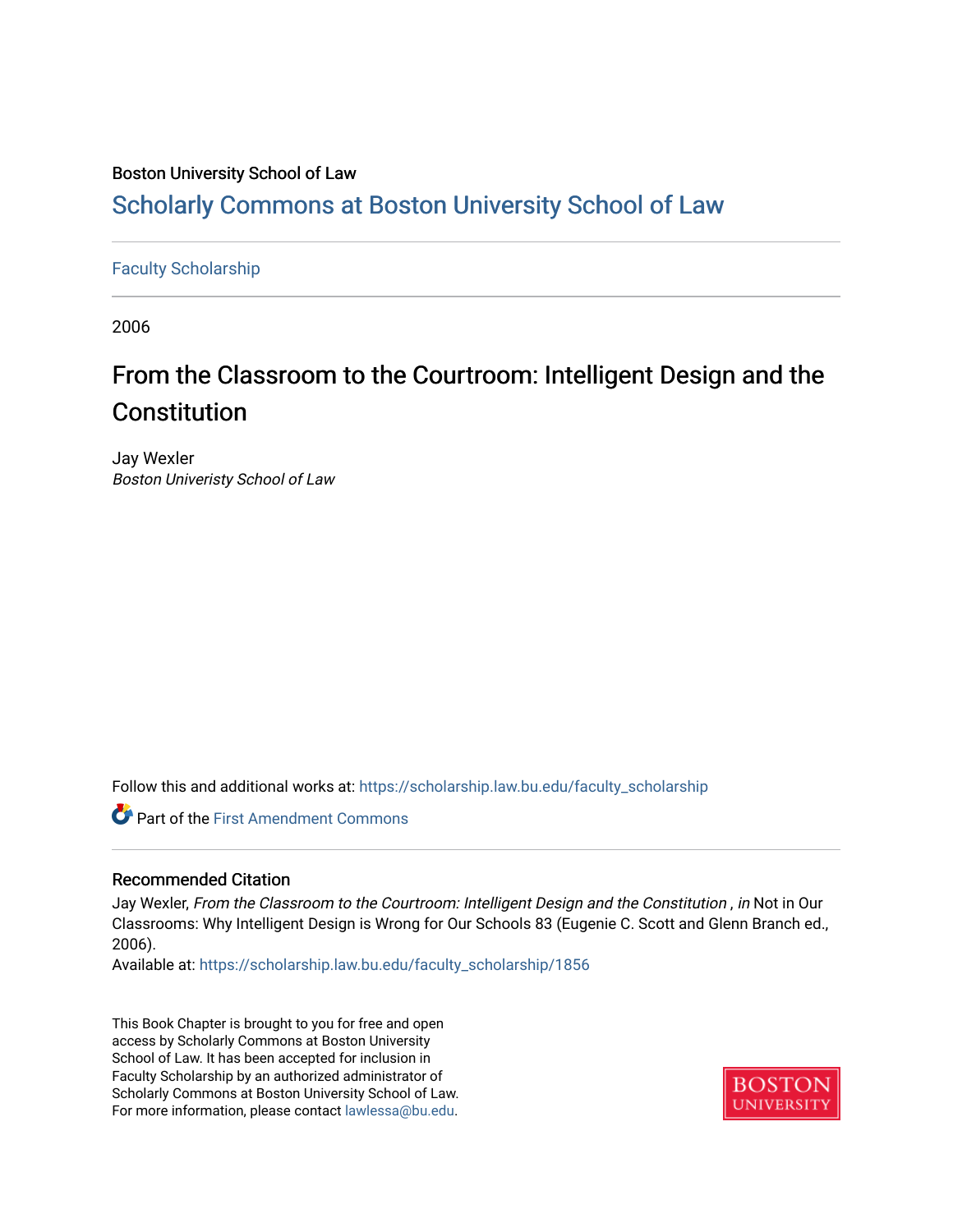EDUCATION ARTICLE

## From the Classroom to the Courtroom: Intelligent Design and the Constitution

Jay D. Wexler

Published online: 20 April 2010  $©$  Springer Science+Business Media, LLC 2010

Abstract Although the Supreme Court of the United States has never developed a single clear test for determining what kinds of state action violate the Establishment Clause of the First Amendment, schools that attempt to teach or introduce intelligent design as a purportedly scientific alternative to evolution likely fall afoul of the First Amendment's commands. Under the Court's most relevant precedent, Edwards v. Aguillard, teaching intelligent design violates the Establishment Clause because, among other things, there is an enormous disconnect between the purpose of teaching intelligent design and its effect. Moreover, public school teachers do not possess any First Amendment right of academic freedom to disregard the clear instructions of a school principal or district not to teach or introduce intelligent design in their classrooms.

Keywords First Amendment . Establishment Clause . Constitution . Intelligent design . Evolution . Academic freedom

Teaching intelligent design in our nation's public school science classrooms is no doubt bad educational policy, but is it also unconstitutional? The only court to consider the issue so far answered with a resounding yes (Kitzmiller v. Dover), but since its decision lacks precedential authority outside a very small area in Pennsylvania, the question is still a live one. It is hard to say with any certainty what some other court might do if faced with another challenge to an intelligent design policy. The Supreme Court's religion clause jurisprudence is notoriously vague and indeterminate, and a lot will necessarily turn on the specific circumstances of whatever case or

J. D. Wexler  $(\boxtimes)$ Boston University, Boston, MA, USA e-mail: jaywex@bu.edu cases find their way to the courts. Despite these uncertainties, however, it is quite clear that teaching intelligent design in public science classrooms would raise serious constitutional problems in most, if not all cases, and that schools that adopt intelligent design policies run a substantial risk of losing in the courts. Here I will canvass the legal issues relevant to the adoption of an intelligent design policy in the public schools, and I will suggest that such policies, in most cases, should be found unconstitutional. I consider primarily the constitutional ramifications of a school board that adopts a formal intelligent design policy, but it is also worth noting that many of the same arguments can be applied to an individual teacher who determines on his or her own to teach intelligent design.

#### Church–State Relations and the First Amendment

The first sentence of the First Amendment to the United States Constitution says that "Congress shall make no law respecting an establishment of religion or prohibiting the free exercise thereof." The first part of the sentence is usually called the "Establishment Clause"; the second part is known as the "Free Exercise Clause." Although the sentence speaks only in terms of what Congress may or may not do, the Supreme Court has long held that the First Amendment in fact applies to all levels of government, including state and local bodies. Like many parts of the Constitution, the religion clauses of the First Amendment can be interpreted in many ways, and so the courts have had to struggle over the past century to clarify what kinds of actions government can and cannot take with respect to religion. It would be impossible in the space provided here to provide any kind of a comprehensive summary of the history of church–state law, so I will limit myself to a very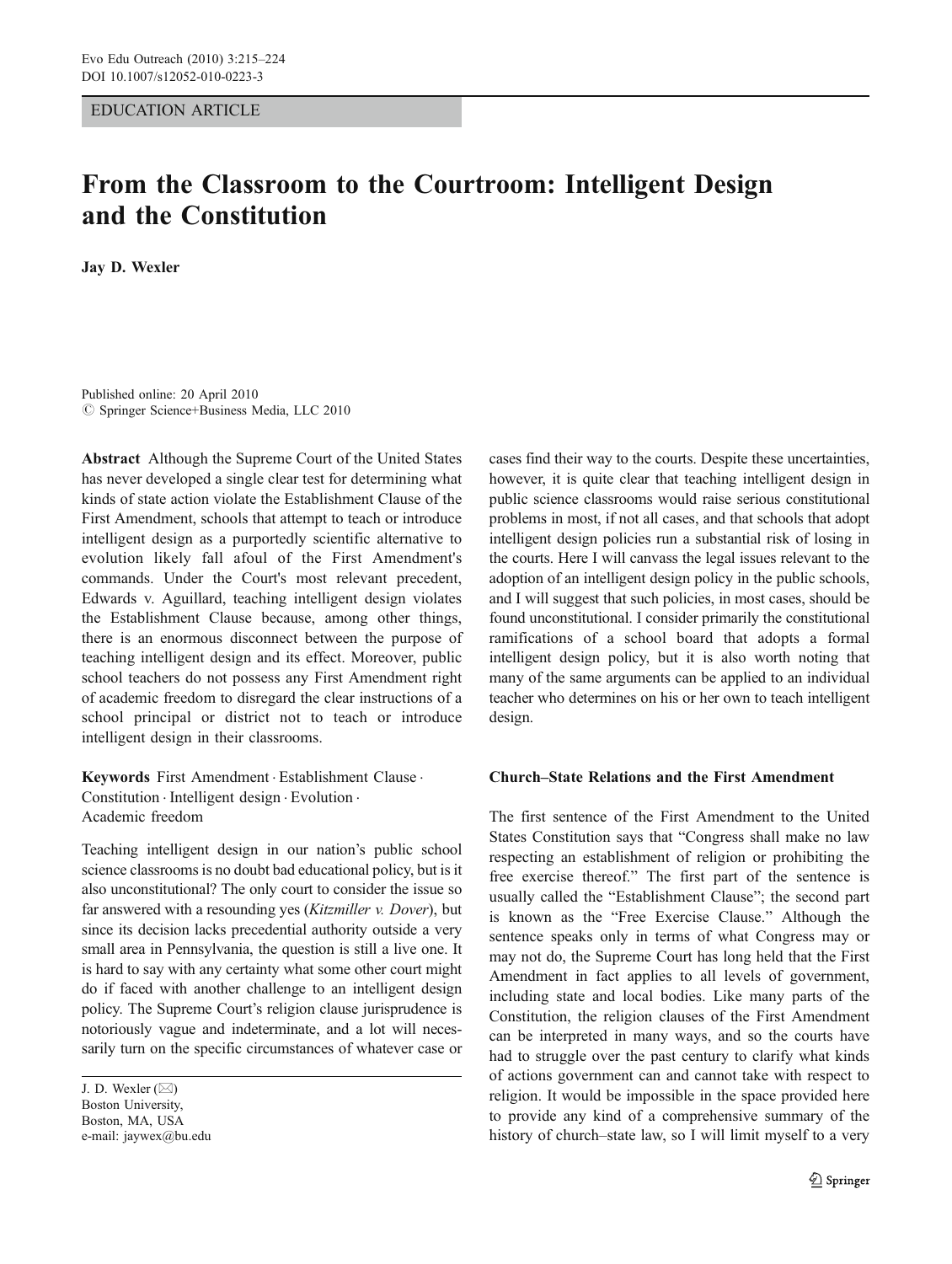brief sketch of the current law regarding the establishment of religion, with specific emphasis on the Supreme Court decisions that have set out the legal tests most relevant for the constitutional evaluation of any policy involving intelligent design.

The most general statement of Establishment Clause law is the so-called Lemon test. According to this test, first articulated by the Supreme Court in a case called Lemon v. Kurtzman, the government may not take any action that has the primary purpose of advancing religion, has the primary effect of advancing religion, or fosters an excessive entanglement between religion and the state. This general test, however, creates more questions than it answers. For example: How do we determine the government's purpose? What constitutes an advancement of religion? How much entanglement is excessive? And what counts as entanglement anyway? As a result, the Court rarely looks only to this test to decide cases. Instead, the Court applies more specific variations or elaborations of the Lemon test depending on what kind of challenge it is considering.

One such elaboration that is particularly relevant for considering the constitutionality of intelligent design policies is the endorsement test. Created by Justice Sandra Day O'Connor in a concurring opinion in 1984, and adopted by five members of the Court five years later in a case involving various holiday displays near a Pittsburgh courthouse, the test asks whether a "reasonable observer" would feel that the government has sent a "message to non-adherents that they are outsiders, not full members of the political community, and an accompanying message to adherents that they are insiders, favored members of the political community" (County of Allegheny v. ACLU). In determining whether the government has violated the test, the Court considers the entire context of the government's action, particularly the action's historical context, and measures the perception of "the reasonable observer," who "must be deemed aware of the history and context of the community and forum in which the religious display appears" (Capitol Square Review & Advisory Board v. Pinette).

The Court has twice struck down attempts by states to interfere with evolution education. In 1968, in Epperson v. Arkansas, the Court invalidated an Arkansas law that prohibited teachers from teaching evolution, finding that the law was motivated by a completely religious purpose. About twenty years later, the Court held that Louisiana's equal time law, requiring schools to teach so-called creation science whenever presenting evolution, also violated the Establishment Clause. This decision, Edwards v. Aguillard, is the most relevant statement by the Court to date for considering whether a public school can constitutionally introduce the concept of intelligent design into science classes.

As a formal matter, the Court in Edwards decided against the statute for the same reason it invalidated the statute at issue in Epperson: It found that the statute lacked any secular purpose. But because the state had in fact claimed a secular purpose—promoting the academic freedom of public school teachers—the Court engaged in extended analysis on the way to concluding that this claimed purpose was in fact a sham. In the course of this discussion, the Court relied on several key facts and findings: (1) the poor means–end relationship of the statute, that is, the poor fit between the goal of promoting academic freedom and what the statute actually did; (2) the historic link between religion and critiques of evolution; (3) the singling out of evolution from among all possible topics in the curriculum for reform; (4) the favoring of creation science under certain provisions of the statute; and (5) statements from the legislative history indicating the legislature acted with the intent to promote religion.

Because the Court found that the statute was unconstitutional on Lemon's first prong, it did not also consider whether the statute had the unconstitutional effect of endorsing or promoting religion. But given the Court's skeptical attitude and the fact that the five factors examined by the Court probably equally supported a finding of endorsement or promotion, the Court most likely would have struck down the statute on these grounds as well, had it considered them. Since it found that the legislature had acted with a religious purpose to promote and endorse religion, the Court could only have found a lack of actual endorsement or promotion if it had found that the legislature had not in fact accomplished its goals by issuing the law, a conclusion that seems quite unlikely given the Court's attitude toward the statute.

Finally, it is worth noting that the Supreme Court has been particularly vigilant in policing the Establishment Clause within the public schools. Specifically, in the eight cases in which the Court assessed the merits of an Establishment Clause challenge to an arguably religious practice (school prayer, moment of silence, and so on) in a public school, it has struck that practice down as unconstitutional. (The eight cases are Edwards, Epperson, School District of Abington Township v. Schempp, Engel v. Vitale, Stone v. Graham, Wallace v. Jaffree, Lee v. Weisman, and Santa Fe Independent School District v. Doe.) The Court has given a variety of reasons for strictly applying the Establishment Clause in the public school context, including the compulsory nature of public education, the authoritative role that teachers play in the classroom, and the impressionable nature of young children and adolescents. As a result, any attempt to introduce intelligent design into the public school science classroom will have to pass a high hurdle to survive constitutional challenge.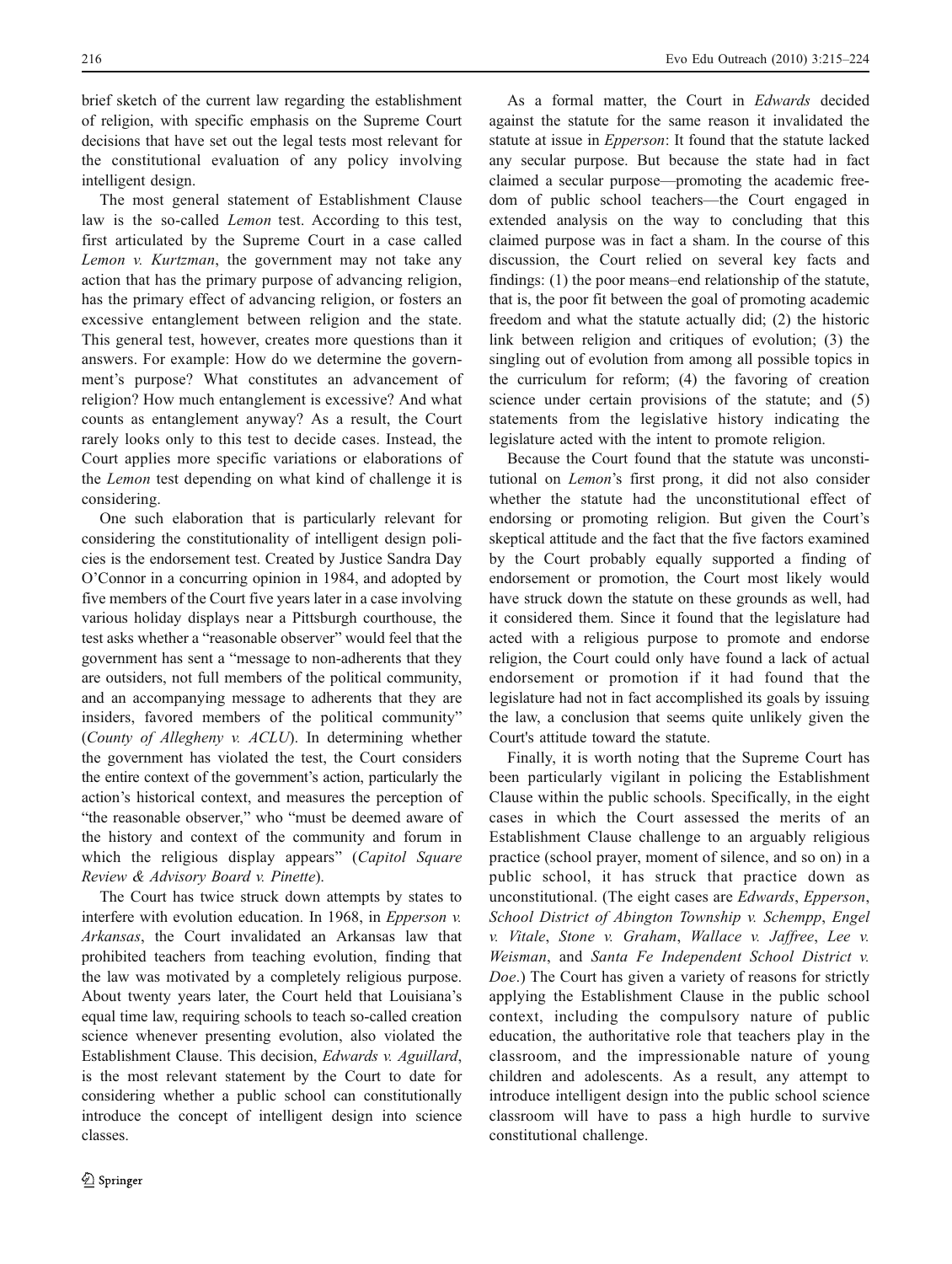#### Intelligent Design: Is it Religion?

Logically, the first issue to consider is whether intelligent design is religion, as that term is used in the First Amendment. If it is, then schools may not advance, endorse, or promote it in the classroom. Perhaps surprisingly, the Supreme Court has never defined the term religion in the First Amendment, although it has hinted in some non-binding language that the term should be understood quite broadly to encompass, for example, more than traditional Judeo-Christian monotheism (Torcaso v. Watkins, 495n11). Lower courts struggling to give the term some meaning have adopted a test that asks whether the belief system in question is a comprehensive viewpoint that addresses fundamental questions and is associated with certain formal and external signs common to most religions, such as holidays, symbols, and professional clergy. (For example, this test was adopted by the Third Circuit Court of Appeals in Africa v. Pennsylvania.) Defenders of intelligent design's constitutionality (such as Beckwith 2003: 152) have argued that under this framework intelligent design is not a religion; they argue that intelligent design lacks the external attributes of most religions, is an isolated teaching rather than a comprehensive one, and does not address "fundamental and ultimate questions having to do with deep and imponderable matters." Although these writers may underestimate the extent to which intelligent design addresses fundamental questions, they are probably on strong ground to conclude that under this particular test, intelligent design does not constitute a religion.

This test, however, cannot be the right test for evaluating the constitutionality of intelligent design. If it were, then schools could also encourage students to pray, since the concept of prayer, by itself, does not meet the three-part test either. Likewise, if the analysis of the intelligent design supporters were correct, then schools could teach the truth of karma, sin, reincarnation, or any other indisputably religious concepts because none of these concepts by itself would meet the three-part test. These obvious examples demonstrate that courts must apply a different test when the issue is whether some concept, practice, or belief in isolation is religious, as opposed to whether some integrated belief system counts as a religion.

The courts have not explicitly recognized this problem, but the right analysis for the question would ask whether the concept, practice, or belief in question resonates in religion rather than in some other area of inquiry, such that a reasonable person would understand the government promotion of the concept as a promotion or endorsement of a religious practice or belief. Reasonable inquiries under such a test would include whether an average person would associate the concept primarily with religion; whether the

concept is an important aspect of the religious traditions that people are generally familiar with; whether people also commonly associate the concept with ideas or belief systems that are not generally viewed as religious; and whether, if the concept is associated with non-religious belief systems, it is more prominently associated with those belief systems than with religious traditions.

Although application of this test might be difficult for some potentially religious concepts, intelligent design is in fact quite easy to analyze under the framework. Does intelligent design resonate in religion? Does the notion that an intelligent designer created the world and all of its inhabitants resonate in religion? Of course it does. The intelligent design of the universe is the core concept of the major prominent Western religions, without which those religious traditions would not be recognizable. Most reasonable people would associate the intelligent design of the universe with religion. No significant nonreligious school of thought has an intelligent designer or creator as a core concept. And the Supreme Court in Edwards specifically characterized as a "religious viewpoint" the belief that "a supernatural being created mankind." Thus, it seems clear that intelligent design should be considered a "religion" for First Amendment purposes.

Whether intelligent design constitutes "religion" may, however, be largely beside the point. After all, although public schools cannot promote or advance or endorse or teach the truth of any religion, they are perfectly free to teach about religion. They can teach about Christianity, about Judaism, about Hinduism, and about Confucianism, and there are many good reasons for schools to teach these subjects. (For an extended argument that schools should teach about religion to prepare them for civic life in a nation [and world] populated by believers of many religious traditions, see Wexler 2002b.) So, if public schools can teach about religion, why shouldn't they be able to teach about intelligent design? To some degree they certainly can. For example, if a public school chose to teach about the philosophical claims of intelligent design in a philosophy of science class, the intelligent design movement in a current affairs class, or about the truth claims of intelligent design in a comparative religion class, most likely these choices would not pose a constitutional problem, assuming that intelligent design is not presented as a true account scientific, religious, philosophical, or otherwise—of the world's creation.

Things are very different, however, when schools propose to teach intelligent design as a legitimate alternative scientific theory to evolution. For one thing, because science teachers are generally expected to present the best thinking in the field as the current state of knowledge, without pointing out each and every dissenting view, even well-intentioned teachers trying to paint a balanced picture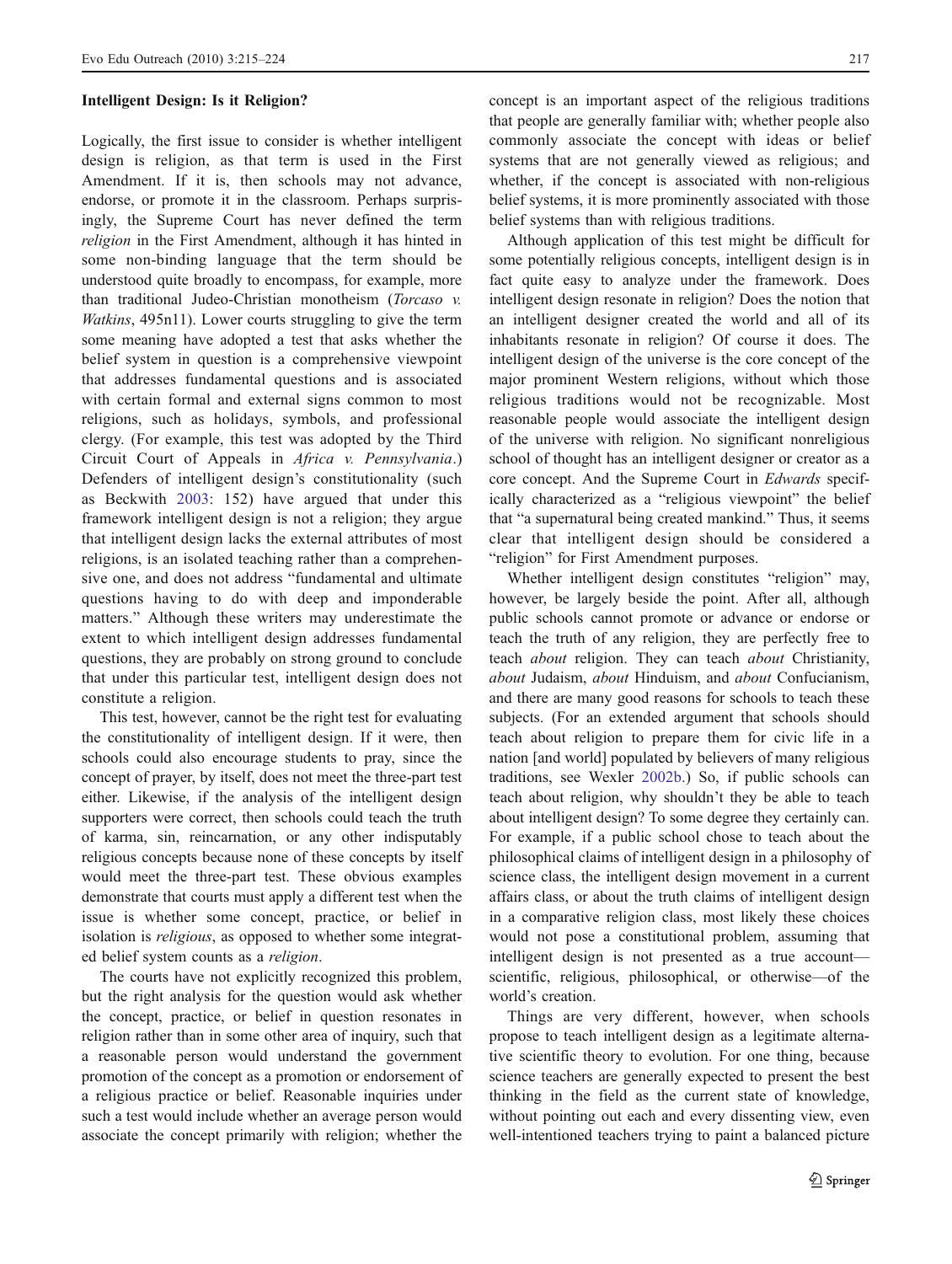may end up leaving students with the impression that intelligent design is in fact true. This problem is exacerbated by the lack of adequate materials for teachers to use to teach evolution and intelligent design together in an objective fashion. Most important, however, even a policy that urges schools to use an objective approach to teaching about intelligent design might constitute an unconstitutional endorsement of religion or be motivated by a predominantly religious purpose, such that the very adoption of the policy would be unconstitutional. Whether this would be the case turns in large part on the proper understanding of the Supreme Court's decision in Edwards, to which I now turn.

#### Intelligent Design and the Edwards Case

Recall that in striking down Louisiana's equal-time-forcreation-science law, the Supreme Court looked to a number of factors in determining that the legislature's articulated secular purpose was a sham. Among those factors were the poor fit between that purported purpose and the actual language of the statute, the singling out of evolution for special treatment, the long history of religious opposition to evolution, and statements from the law's sponsors indicating an intent to promote religion. As it turns out, the intelligent design movement shares many of the same problems that doomed the creation-science movement over twenty years ago. Stated strongly, the Establishment Clause case against intelligent design can be summarized in terms of the Edwards factors as follows: Against a long and visible history of clearly religious opposition to teaching evolution, once more a movement arrives that speaks in explicitly religious terms and singles out evolution from among all topics in the school curriculum for change, with the stated goal of informing students about a significant scientific controversy which in fact does not exist. What message would a school send to a reasonable observer by embracing such a movement? Most likely, the reasonable observer would understand that the government has reformed the curriculum for religious reasons, which is precisely what the Court in Edwards said the government may not do. The following discussion focuses on three of intelligent design's most damaging constitutional problems: its singling out of evolution education for reform, its explicitly religious background, and its status as unsuccessful science.

First, like the iterations before it, the intelligent design movement singles out evolution as the one subject in the entire curriculum that deserves criticism. This demonstrates that the real intention of the movement is not to promote any secular goal but rather to promote a religious viewpoint, and it also ensures that the message received by reasonable observers will be the same. To understand this better, consider what a policy that truly sought to promote real secular goals would look like. For example, if reformers sincerely intended to make sure that students understand minority views on science, or the process of science as a discipline that is in constant flux as new discoveries are made and explanations developed, then why would those reformers focus exclusively on evolution (or even exclusively on targets of political conservatives, like global warming along with evolution) rather than on subjects throughout the entire science curriculum? Indeed, several real-world proposals exist to teach students about the scientific process and minority views across various scientific disciplines. An example is the program developed at the University of Wisconsin-Stout called "The Stout Science Program for Educators," which, according to its mission statement, "is designed to provide teachers with the tools necessary to improve student competencies in science and critical thinking…by using good science and pseudoscience (or false science) as an instructional tool." (The program's website can be found at http://physics.uwstout. edu/stoutsci/.) But intelligent design supporters do not appear to be rushing to support these efforts.

Likewise, although intelligent design proponents often complain that the public school curriculum is not neutral with respect to religious views, a complaint that is at the same time both true and inevitable, they surely are not proposing to reform the curriculum so that it is completely neutral with regard to every religious belief held by anyone in the community. For example, some religious traditions teach that the world was created by numerous deities or by an animal such as a turtle or a raven, often in a very specific fashion that does not involve the simple creation of life by an intelligent agent. (For a description of a wide variety of creation stories, see Leeming and Leeming 1994.) Teaching intelligent design is no more neutral with regard to these specific creation beliefs than teaching evolution is, but one does not find intelligent design advocates suggesting that public schools should teach a wide variety of creation stories in order to maintain neutrality in the public school curriculum.

The troubling focus on singling out evolution for reform signals an important potential constitutional problem for the emerging "arguments against evolution" movement, which seems, in the aftermath of Kitzmiller, to be in the process of becoming a major battleground for future evolution wars (see, e.g., Matzke and Gross 2006 on the battle over the 2005 Kansas science standards). Although a full constitutional analysis of this movement falls beyond the scope of this article, it is worth pointing out that, as with the creation science and intelligent design movements, the notion that schools should teach minority critiques of only one specific scientific theory rather than all similarly situated theories is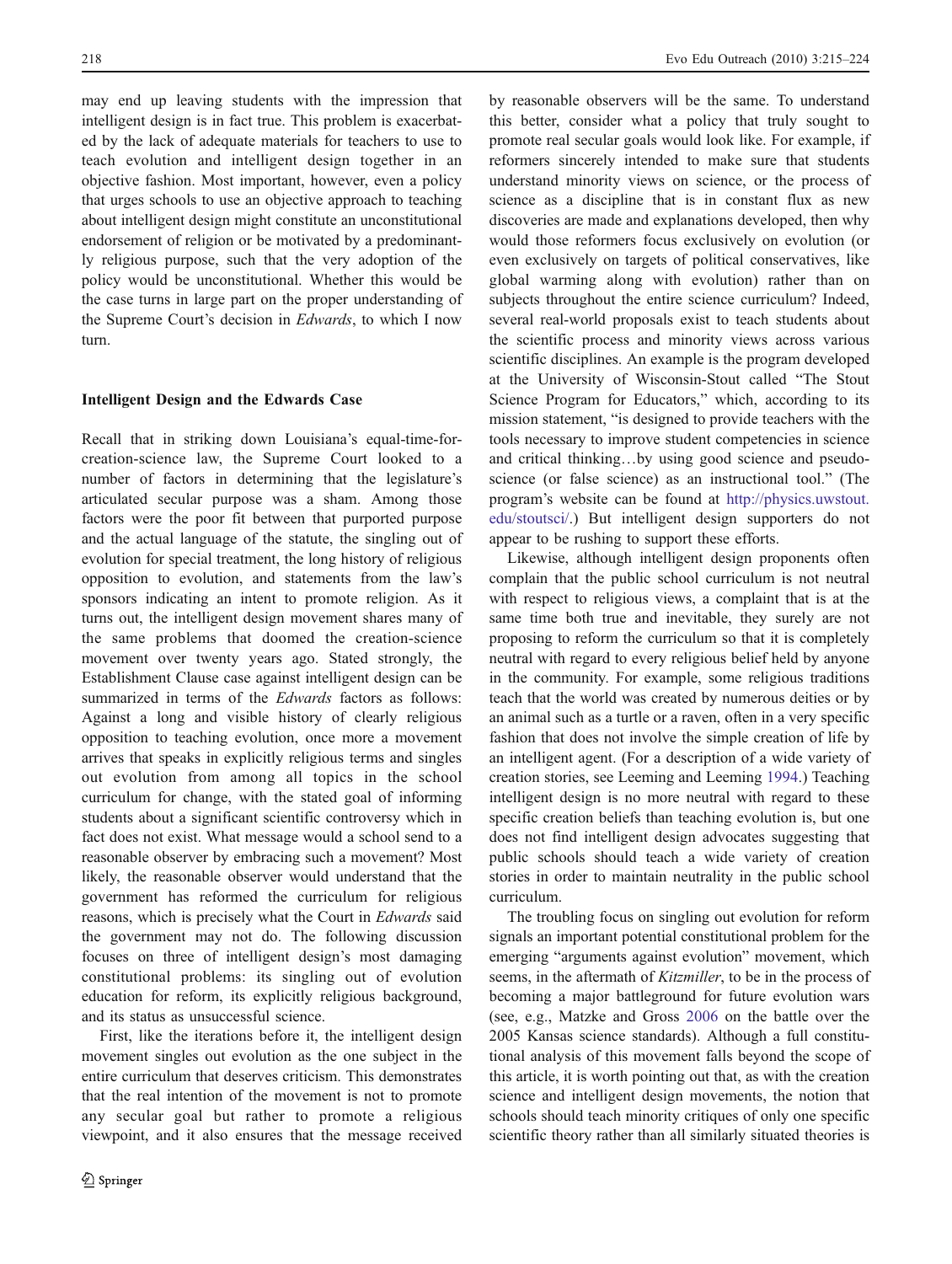vastly underinclusive with regard to any possible secular goal that could be articulated to support it. As a result, anyone trying to understand why some public school system would make a conscious decision to teach widely rejected criticisms of only evolution (and not, say, gravity, or the roundness of the earth, or some other widely accepted scientific notion) would surely surmise that the reform was intended to promote the clearly religious view that evolution is an unconvincing scientific position.

Second, as with past efforts to discredit evolution, the intelligent design movement also often speaks in explicitly religious terms, thus compounding the religious message that any reasonable observer would take from the attempt to adopt an intelligent design policy in the public schools. There are two general ways that the movement can be understood as speaking in religious terms. First, the founders and leaders of the movement—people such as Phillip Johnson and William Dembski and organizations such as the Discovery Institute—often talk generally about intelligent design using religious language. Second, the political decision-makers who make the actual decision to implement some particular intelligent design policy in a specific public school or school system may also speak in explicitly religious terms during the lead-up to implementation, as well as its follow-through.

Much more can be said in concrete terms about the first of these than the second. As the federal judge in Kitzmiller rightly pointed out, many of the most prominent individual and institutional supporters and developers of intelligent design have consistently spoken about it in religious terms. Perhaps most damning on this score is the so-called Wedge document, which stated one goal of the intelligent design movement as "replac<sup>[ing]</sup> materialistic explanations with the theistic understanding that nature and human beings are created by God." And as made clear by Barbara Forrest at the trial, the various drafts of the primary intelligent design textbook Of Pandas and People demonstrate that the authors simply replaced the terms *creation* and *creation science* with intelligent design to avoid running afoul of the Supreme Court's decision in Edwards. (For the judge's account of this religious language, and the Wedge document in particular, see Kitzmiller, 718–723. A comprehensive account of this history can be found in Forrest and Gross 2003.)

Less can be said about the language used during the deliberations over any specific intelligent design policy because, of course, that language will differ depending on the circumstances. It is at least theoretically possible that a school could adopt an intelligent design policy without talking in religious terms at all. For example, an individual science teacher could introduce the topic into a classroom without mentioning religion, assuming there is no contrary school policy in place. If there is a scenario for introducing intelligent design in a science class that could

possibly pass constitutional muster, it would involve such an individual teacher who sincerely thinks intelligent design is an interesting scientific concept for reasons truly unrelated to religion and says exactly that upon introducing the subject. On the other hand, it seems far more probable that most decisions to adopt intelligent design would resemble the situation in Dover, Pennsylvania, where supporters and school board members spoke in favor of the policy in explicitly religious terms, with one member saying something like, "Two thousand years ago someone died on a cross. Can't someone take a stand for him?" Language like this quite obviously will weigh in favor of finding any specific intelligent design policy unconstitutional.

It is important when analyzing religious language that is used in support of some government policy or legislation, however, that courts be careful not to place too high a bar on the use of religious language during the policy-making or legislative process. Like all individuals, government officials possess First Amendment rights, and a liberal democracy that treats religious citizens with respect and equal regard should not censor too strongly the invocation of religious beliefs that happen to coincide with some public policy decision (for more on this point, see Wexler 2002a). A law should not find itself in constitutional jeopardy simply because some citizens speak in its favor in religious terms; if that were the law, neither the abolitionist nor the civil rights movement would have fared well in the courts. Religious statements in support of a challenged government policy or law become problematic only when they so suffuse the decision-making process that they demonstrate that the law was promulgated predominantly for a religious purpose or they contribute to sending a message to the reasonable observer that the government is endorsing a religious belief. This is what happened, for example, in the Dover case.

Finally, and perhaps most importantly, as with the creation-science equal-time law at issue in Edwards, the intelligent design movement suffers from an enormous disconnect between the movement's means and its purported ends. To the extent that the movement argues that public schools should teach intelligent design in science classes to inform students of an important scientific controversy, it fails because there is no such controversy. As its critics have explained in detail, intelligent design has found no success in the scientific community. That community, including almost every major scientific organization, has universally accepted evolution as a central theory in biology and roundly rejected the concept of intelligent design as an alternative to evolution. Most important, perhaps, is intelligent design's near total failure to make any headway into the peer-reviewed publications that are the gateway to scientific success. With this justification for teaching intelligent design completely undermined by the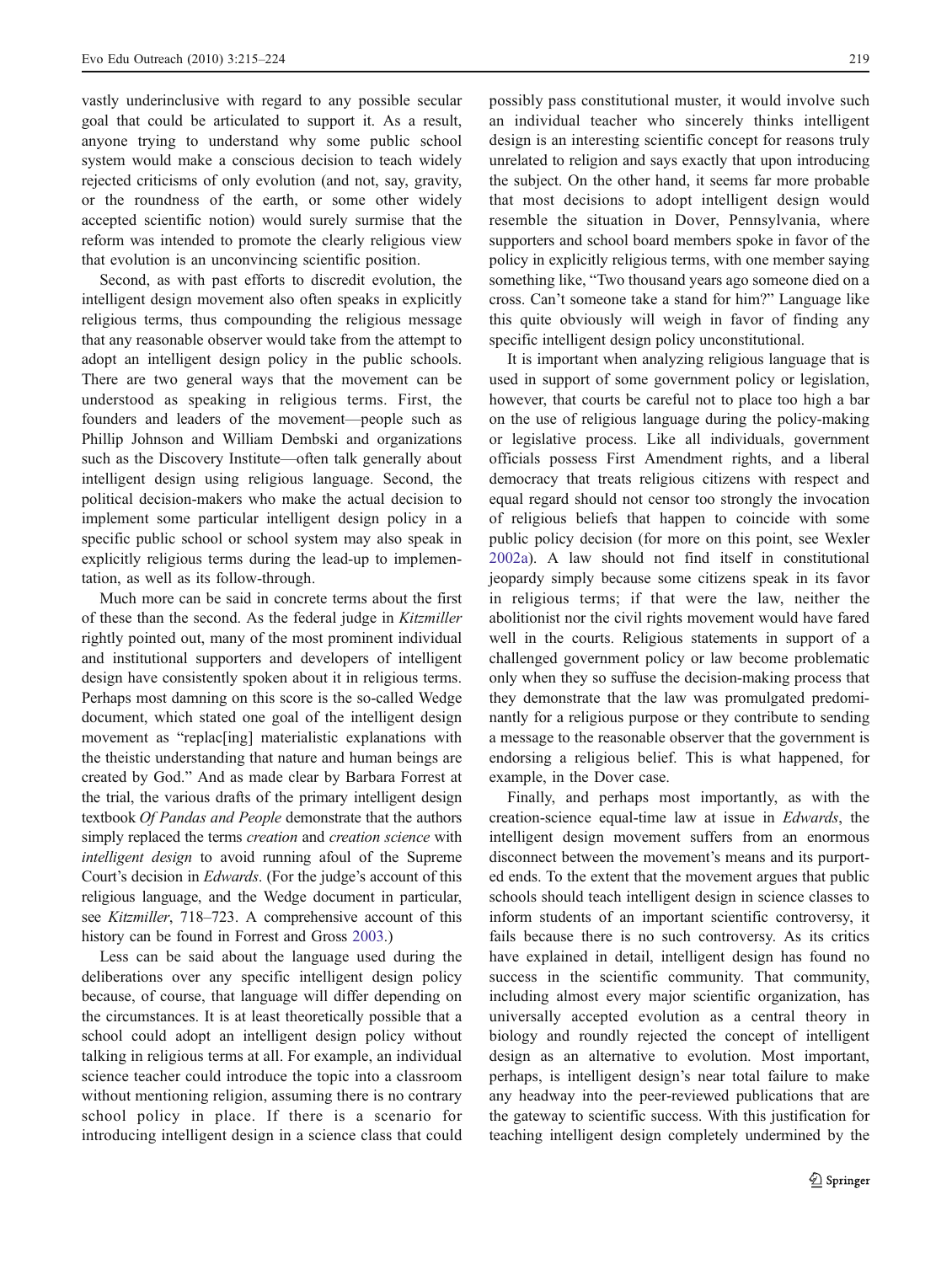facts, what possible reason could there be to teach it in science classes, other than to discredit a theory that many religious people find untrue and offensive? As a result, the message sent by any school that adopts an intelligent design policy will almost surely be that it intends to promote the religious belief that an intelligent designer created the universe.

#### The Kitzmiller Decision

As of this writing, the issue of intelligent design's constitutionality has been addressed by the courts only one time. In late December 2005, Judge John E. Jones III, a United States district court judge sitting in Harrisburg, Pennsylvania, issued a 139-page ruling striking down as unconstitutional an intelligent design policy adopted by the Dover Area School Board in Dover, Pennsylvania the previous year. The challenged policy included two parts. First, the Board had adopted a resolution stating: "Students will be made aware of gaps/problems in Darwin's theory and of other theories of evolution including, but not limited to, intelligent design." Second, the Board had issued a statement, required to be read to ninth grade biology students in the district, which said in full:

The Pennsylvania Academic Standards require students to learn about Darwin's Theory of Evolution and eventually to take a standardized test of which evolution is a part.

Because Darwin's Theory is a theory, it continues to be tested as new evidence is discovered. The Theory is not a fact. Gaps in the Theory exist for which there is no evidence. A theory is defined as a well-tested explanation that unifies a broad range of observations.

Intelligent Design is an explanation of the origin of life that differs from Darwin's view. The reference book, Of Pandas and People, is available for students who might be interested in gaining an understanding of what Intelligent Design actually involves.

With respect to any theory, students are encouraged to keep an open mind. The school leaves the discussion of the Origins of Life to individual students and their families. As a Standards-driven district, class instruction focuses upon preparing students to achieve proficiency on Standards-based assessments.

After various parents of children in the Dover school system sued to enjoin the policy, Judge Jones conducted a trial over the course of six weeks to consider whether the policy violated the Establishment Clause. His comprehensive opinion in the case of Kitzmiller v. Dover Area School District, finding the school board's intelligent design policy unconstitutional, was widely hailed as a tremendous victory for defenders of evolution.

Judge Jones's legal analysis proceeded in six logical steps. First, the judge concluded, based on his analysis of precedent from both the Third Circuit Court of Appeals (the appellate court that reviews his decisions) and the Supreme Court, that he would apply both the Lemon test and the endorsement test to the school board's actions. Second, he analyzed the historical development of the intelligent design movement, including its roots in medieval theology and creation science, as well as the religious language invoked by its supporters, and concluded that an objective observer would understand intelligent design to be a religious strategy "that evolved from earlier forms of creationism." Third, he considered how a reasonable student in the Dover schools would view the policy. Looking at the impressionable nature of the students, the specific language of the disclaimer, and the circumstances surrounding the classroom presentation of the disclaimer, the judge found that "an objective student would view the disclaimer as a strong official endorsement of religion or a religious viewpoint." Fourth, he concluded that reasonable adults in the Dover community would reach the same conclusion, because the board defended the policy in a very public fashion through community meetings and a widely circulated newsletter that described the policy in expressly religious terms.

Although Judge Jones could have ended his analysis at this point, he nonetheless proceeded to consider two other issues that he deemed important to evaluating the constitutionality of the board's policy. Thus, the opinion's fifth conclusion was that intelligent design is not science. The judge rested this determination on his judgment that intelligent design fails to follow the ground rules of science by relying on supernatural explanations, that it uses "the same flawed and illogical contrived dualism that doomed creation science in the 1980s," and that it has been completely rejected by the scientific community. Finally, finding that "the better practice in this Circuit is for this Court to also evaluate the challenged conduct separately under the Lemon test," Judge Jones ended his opinion by finding that the Dover policy independently failed to pass constitutional muster because the school board that enacted the policy was animated by the primary purpose of advancing religion. On this score, the judge canvassed with painstaking detail the events leading up to the adoption of the school board's policy—including various public meetings and the donation of sixty copies of the intelligent design textbook Of Pandas and People to the school district—and concluded that the board's purported secular purposes were in fact a "sham."

It is somewhat difficult at this time to assess the future impact of the Kitzmiller decision on the intelligent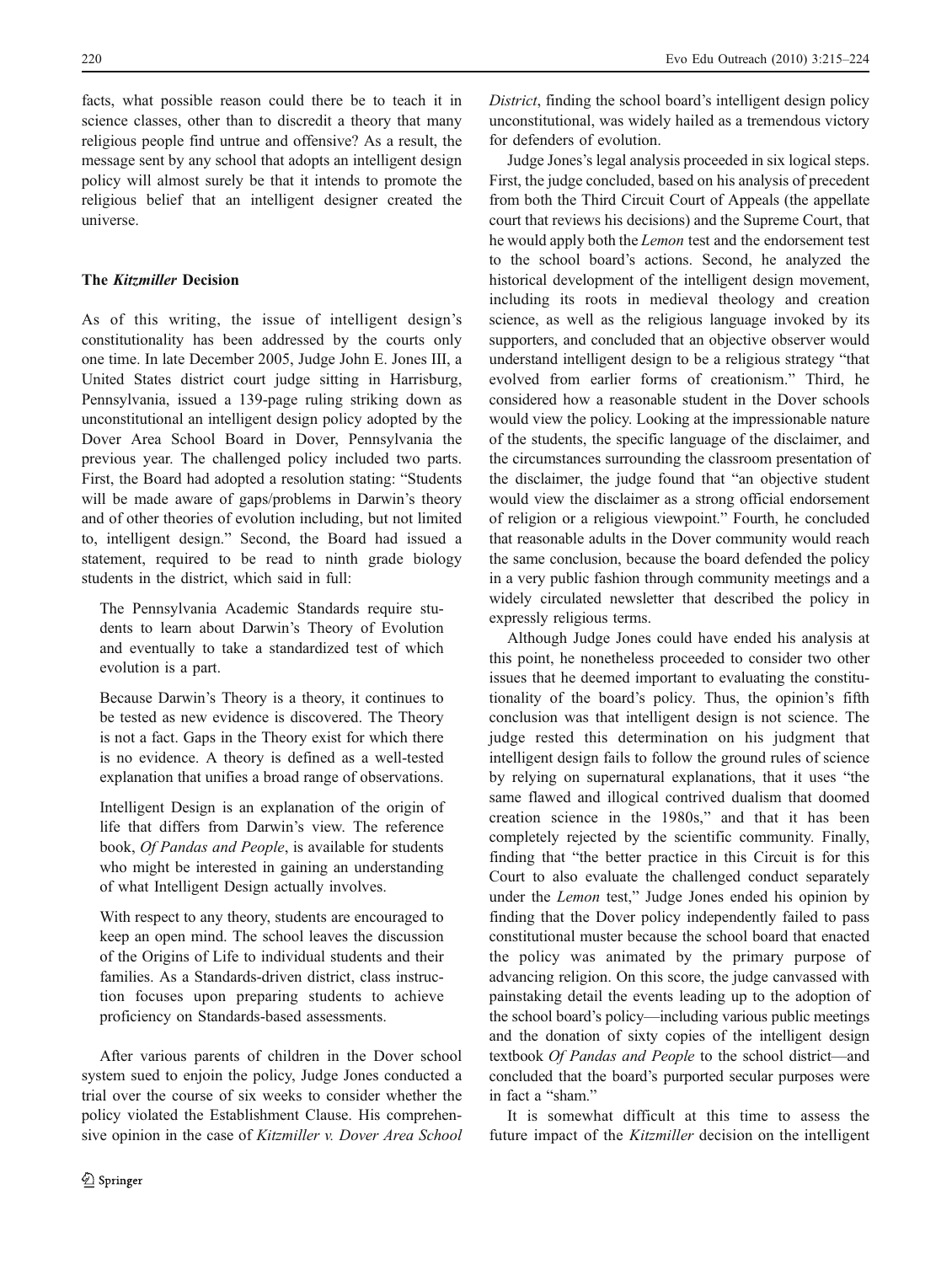design movement as a whole. On the one hand, the decision has precedential value in only one small district in central Pennsylvania and therefore does not prohibit another school district in some other area of the country from experimenting with intelligent design in its public schools. Thus, if a school district in Kansas or Ohio or Utah wants to introduce intelligent design into its science classrooms, Kitzmiller erects no legal barrier. On the other hand, the court's careful and detailed fact-finding, along with its persuasive and impressively complete legal analysis, will likely make school districts around the nation think twice (at least) about whether bringing intelligent design into their biology classes would really be worth the risks.

Judge Jones's opinion is too comprehensive to provide any type of exhaustive analysis here, but it is worth pausing to emphasize a few of the more important aspects of the decision. For one thing, Judge Jones appropriately spent most of his effort in the opinion applying the endorsement test to the school board's policy, a move that is not obviously dictated by the Supreme Court's case law. Although the Court has invoked the endorsement test in all sorts of cases involving challenges to many types of government action, including school funding and school prayer, the test is most relevant and useful to evaluating the constitutionality of religious displays, such as crèches, crosses, and the like, which send the message that government is favoring religion. Thus, the board argued in the case that the endorsement test was inapplicable to a curricular policy like the one at issue, especially given that the Court did not apply the test in either Epperson or Edwards, the two evolution cases previously to reach the Court.

Judge Jones's response to this argument was typically comprehensive and compelling. Not only did the judge make the obvious point that Edwards and Epperson predated the Court's adoption of the endorsement test, but he also noted that Edwards in fact did mention the endorsement idea; that the Court, having ruled against the government on purpose grounds in that case, would probably not have applied the endorsement test even if the test had existed at the time; and that both the Supreme Court and the Third Circuit Court of Appeals have consistently applied the endorsement test in cases not involving religious displays. But perhaps most importantly, the judge understood that the endorsement test is the test best suited to evaluating a policy such as the one adopted by the Dover School Board, because such a policy is problematic, more than anything else because it sends the harmful message that the government wants to change the curriculum to place a stamp of approval on a particular religious belief. The question of whether the school board had endorsed a religious message by adopting its intelligent

design policy was therefore the central issue in the case, and Judge Jones rightly recognized it as such.

Of course, Judge Jones did not stop writing after finishing his endorsement analysis, and his decision to consider the purpose inquiry under the Lemon test as well was insightful and shrewd. Not only does the application of both tests make the decision more difficult to overturn in the unlikely case of an appeal (since the reviewing court would have to find the judge's analysis incorrect on both counts), but it also insulates the decision in the not entirely unlikely case that the newly constituted Supreme Court does away with the endorsement test. With the test holding on by only one vote, it is certainly possible that the test, which has been the object of substantial judicial and scholarly criticism (for example, McConnell 1990; Smith 1989), will be discarded by today's more conservative Court. If Judge Jones had not decided the case on both endorsement and purpose grounds, a decision by the Supreme Court to get rid of the endorsement test would leave the Kitzmiller decision on shaky ground indeed. This way, the Court would have to get rid of both the endorsement and the Lemon test for the judge's decision to lose force. Although this too is not impossible, as the Lemon test has also been widely criticized, it is far more unlikely that the Court would reject both prevailing tests than just one.

Finally, it should be of no surprise to anyone familiar with reading legal opinions that one of the judge's more astute and important conclusions can be found in a footnote. At trial, the school board had argued "vigorously" that the act of reading the evolution disclaimer in front of the classroom did not constitute the teaching of intelligent design but rather simply made the "students aware of it." As such, the board argued, the policy could not have violated the Establishment Clause. The judge rightly rejected this argument with a two-part response. First, he argued that the Establishment Clause not only prohibits the teaching of religion, but also forbids the government from endorsing or advancing religion generally, which can be accomplished by actions in the classroom short of teaching. But more fundamentally, the judge also accepted the argument, advanced by various teachers at the trial, that reading the disclaimer is in fact itself teaching. As the judge found: "[A]n educator reading the disclaimer is engaged in teaching, even if it is colossally bad teaching… The disclaimer is a 'mini-lecture' providing substantive misconceptions about the nature of science, evolution, and ID which 'facilitates learning'" (Kitzmiller 727n7). This notion that, given the teacher's authoritative position in the classroom, nearly everything he or she does there is in some real and important sense "teaching" is perhaps a subtle point, but it is surely true and potentially an important legal conclusion. Like so much in the opinion,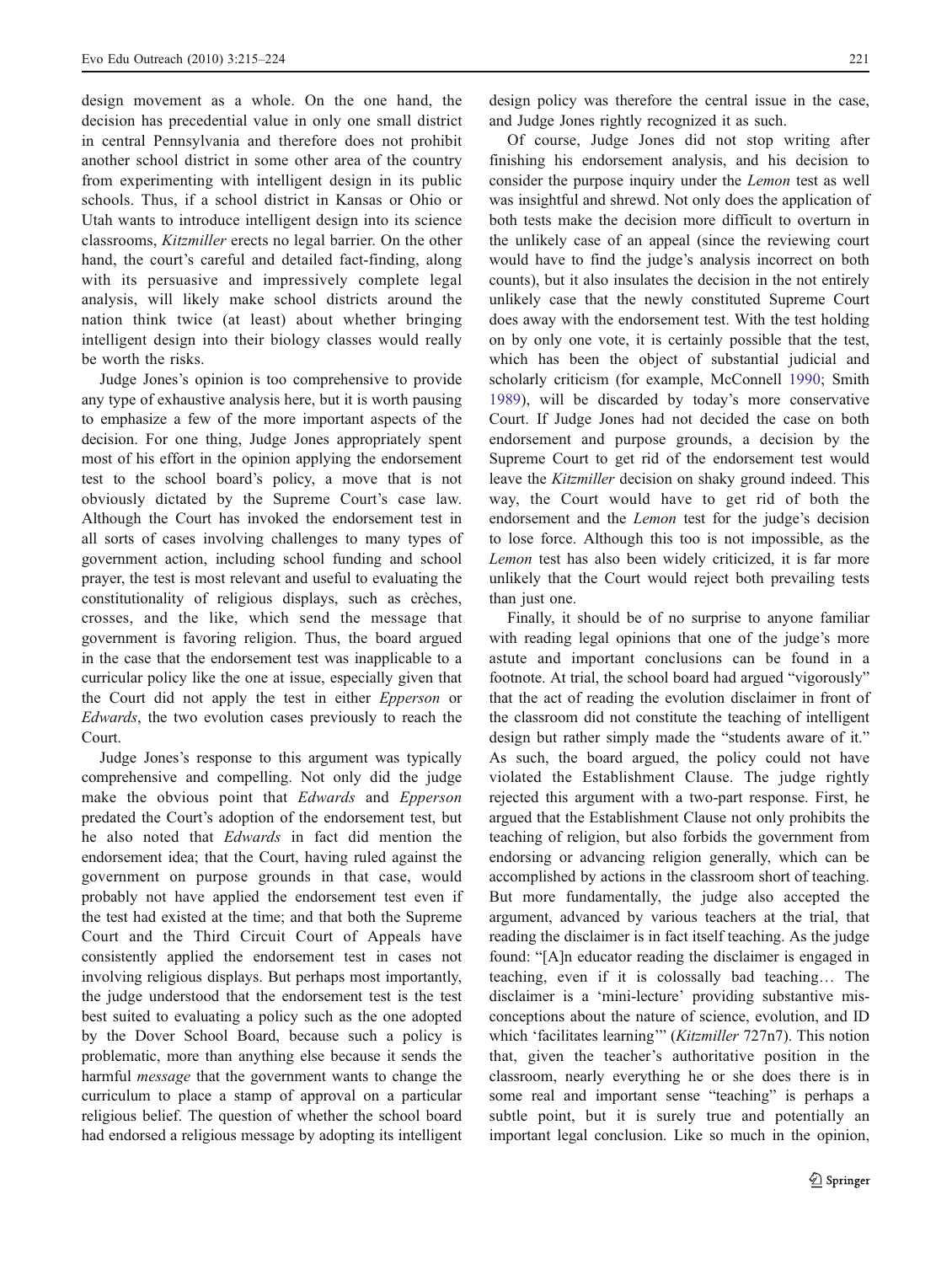this footnote demonstrates that Judge Jones had an impressively firm grasp not only on the formal legal issues raised by the school board's flawed policy, but on the realworld stakes it involved as well.

#### Academic Freedom

Advocates of intelligent design's constitutionality often argue that public school teachers have a First Amendment academic freedom right to teach intelligent design even if the school or school board has prohibited teachers from discussing the topic. For example, Francis Beckwith has argued that "bringing into the classroom relevant material that is supplementary to the curriculum (and not a violation of any other legal duties), when the public school teacher has adequately fulfilled all of her curricular obligations, is protected speech under the rubric of academic freedom" (Beckwith 2003: 76). According to another intelligent design supporter, "Public school teachers are protected in their classroom discussions by free speech and academic inquiry rights under the First Amendment speech rights" (Miller 2001: 500). In support of this argument, intelligent design advocates often cite language from Keyhishian v. Board of Regents, where the Supreme Court opined that the First Amendment "does not tolerate laws that cast a pall of orthodoxy over the classroom." In light of the rather devastating opinion in Kitzmiller, intelligent design advocates have turned away from promoting district-wide policies mandating the teaching of intelligent design and moved instead toward encouraging individual teachers to bring up the subject on their own, often through legislation purporting to grant "academic freedom" to teachers to present criticisms of evolution (Branch and Scott 2009). But what if the school has a policy (or subsequently adopts a policy) prohibiting such instruction? Would the teacher have the right to teach intelligent design anyway?

Intelligent design advocates are certainly correct to claim that the First Amendment places some limits on the state's authority to fire government employees, including public school teachers, and that those teachers do not completely give up their constitutional right to free speech when they accept a government job. The Supreme Court, in Pickering v. Board of Education, held that public school teachers have a limited right (subject to a balancing test, in which the court weighs the interest of the speaker against the countervailing government interests) to speak as citizens on matters of public concern without having to fear that their employers will fire them or otherwise take negative employment action against them. But this right to speak out as citizens, in forums such as newspaper editorials or public meetings, is completely different from the asserted right to include material or views in the classroom in violation of orders from the government-controlled supervisory body. This latter right simply does not exist. As the Supreme Court recently explained, "When public employees make statements pursuant to their official duties, the employees are not speaking as citizens for First Amendment purposes." (Garcetti v. Ceballos 421).

The Court has never held that public secondary school teachers have any independent "academic freedom" right. The words academic freedom do not appear anywhere in the Constitution, and although the phrase can occasionally be found in non-binding language from the Supreme Court, that Court has never relied upon an academic freedom rationale to invalidate any government law or practice. As the Fourth Circuit Court of Appeals recently explained, "[T]he Supreme Court has never set aside a state regulation on the basis that it infringed a First Amendment right to academic freedom…. [T]o the extent it has constitutionalized a right of academic freedom at all, [the Court] appears to have recognized only an institutional right of self-governance in academic affairs" (Urofsky v. Gilmore 412).

Moreover, courts that have recently considered the issue have generally rejected the notion that government employees have any First Amendment right to speak in their role as employees in violation of the dictates of their democratically accountable supervisors. This means that even if a teacher may have a right to speak out as a private citizen in favor of intelligent design (or unprotected sex or communism or any other unpopular idea) in a public meeting or newspaper editorial without fear of being fired, the same teacher does not have the same right to advocate those ideas inside the classroom, if the school (or school board or state) has provided clear notice that the teacher may not teach those subjects, or otherwise provided the teacher with adequate due process protections. Again, the Fourth Circuit made this clear when it explained that before applying the Pickering balancing test to a public employee, the court must decide whether the employee is speaking as a citizen or as an employee: "This focus on the capacity of the speaker recognizes the basic truth that speech by public employees undertaken in the course of their job duties will frequently involve matters of vital concern to the public, without giving those employees a First Amendment right to dictate to the state how they will do their jobs" (Urofsky v. Gilmore 407). The Supreme Court recently agreed with this analysis. (Garcetti v. Ceballos).

This is entirely sensible. If high-level government officials cannot restrict the official speech of their employees, then those employees (including teachers) would have nearcomplete authority to countermand the state's official messages. The Fourth Circuit invokes the example of a formal press conference where an assistant district attorney criticizes his boss's decision to pursue a murder charge, but one can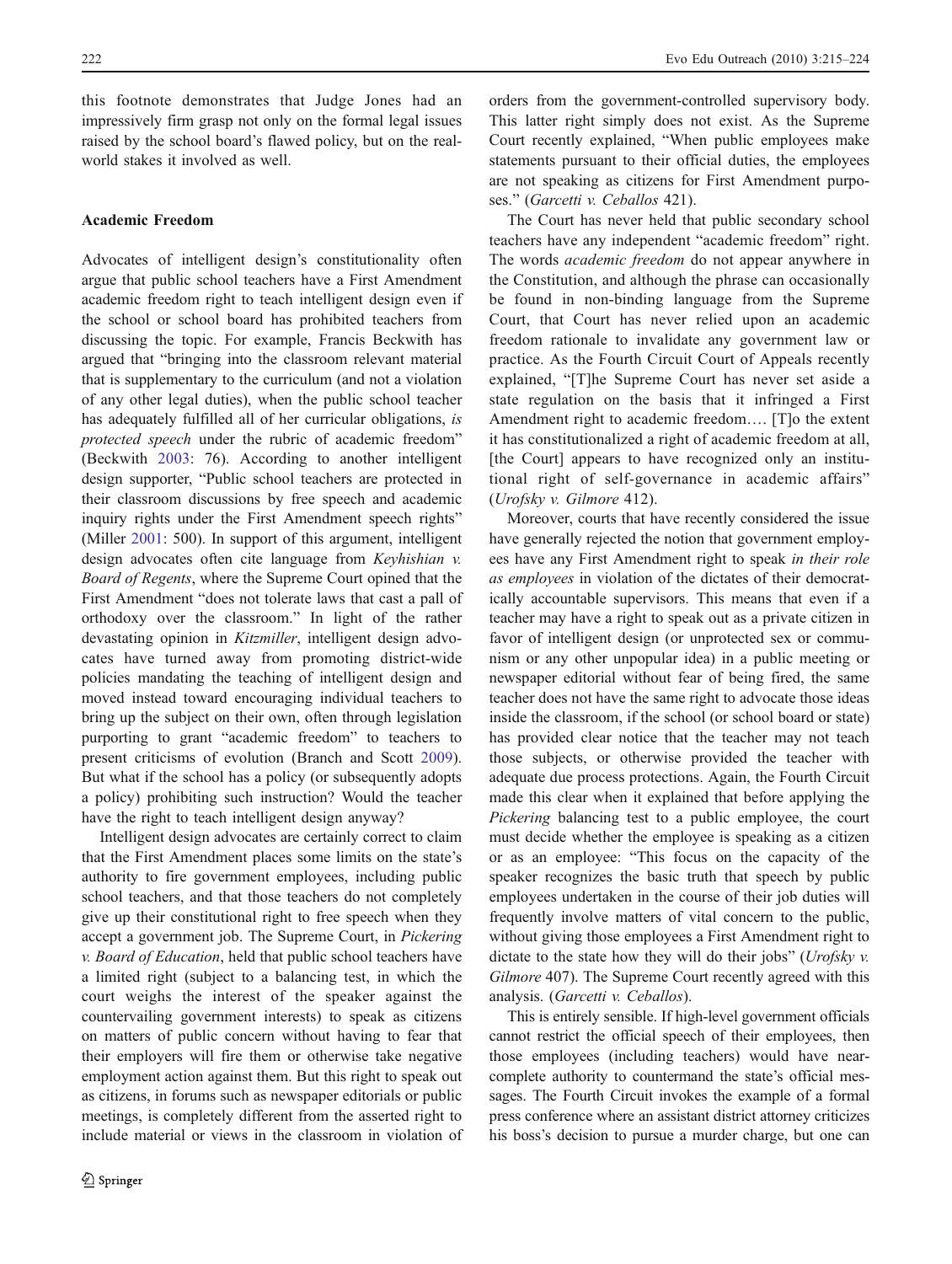imagine an endless stream of analogous examples where adopting this academic freedom argument would disrupt the government's functioning. Should the president's press secretary be free to criticize the administration's social policy? Should a scientist from the Environmental Protection Agency be able to officially state that some type of pollution is far less dangerous than the Administrator has recognized? Should a state employment officer be able to officially speak out against the state's pro-labor policies? These examples demonstrate the chaotic results of recognizing a First Amendment right for a subordinate to speak in his or her official capacity on matters of public concern.

Recognizing a strong First Amendment speech right for state employees acting as employees would be just as problematic in the public schools as it would be anywhere else in the government. Intelligent design supporters do not propose any principled way to limit their academic freedom argument to the intelligent design context, which is unsurprising, since no principled limit exists. As a result, teachers could teach their personal views on a whole smorgasbord of controversial topics, and the school would be unable to stop them. Teachers could supplement a sex education class with their own views about how HIV is *really* transferred, suggest that the federally funded abstinence lesson they just taught is a "bunch of crapola," mention at the end of their health lesson that drugs are in fact "kind of a blast," hint that the horrors of the Holocaust have been a "bit overstated," or argue that slavery was a mutually beneficial economic arrangement for blacks and whites alike.

Allowing government supervisors to control the official statements of their subordinates ensures that government decision-makers remain democratically accountable for the official messages of the state. Those who speak on the state's behalf are ultimately speaking for its citizens, and those citizens ought to be able to take some action if the state decides to take an official position that the citizens disagree with or find offensive. The electoral process gives citizens this power, but only for the highest level officials. From a democratic standpoint, then, it makes sense that those highest level officials ought to have the final say with respect to what messages the state will espouse (so long, of course, that these messages do not otherwise violate the Establishment Clause or any other part of the Constitution). If the courts adopted the position urged by supporters of intelligent design, then citizens would lose any real power to hold the government accountable for its statements in cases where an employee makes an official statement on a controversial subject that contradicts the state's own message. So, if a public school teacher decides to teach that the Holocaust never happened, the community should have the power to pressure the school board to prohibit the teacher from advancing this view in the classroom. If the board can control the teacher's speech, and the board agrees

with the community, then the board can fire the teacher if the teacher persists in teaching the objectionable viewpoint. If the board, on the other hand, decides not to reprimand the teacher, the community can remove the relevant members from the board at the next election. But if the teacher possesses a First Amendment right to say what he or she wants, there will be nothing that the community can do to stop the teacher from continuing to engage in the unwanted speech.

Some scholars, such as Beckwith, argue only that a teacher has the right to supplement the existing evolution curriculum with intelligent design theory, rather than that a teacher has a First Amendment right to replace the prescribed curriculum by teaching intelligent design theory instead of evolution (Beckwith 2003: 76). This distinction makes no difference, however. There is no reason to think that the analysis should be any different just because the employee first says what she is supposed to say before putting forth her own opinion. A First Amendment rule allowing supplementation of the curriculum but not replacement of curricular content would still undermine the functioning of government and obstruct the lines of democratic accountability. Should the president's press secretary really be able to officially state that "the president believes his social policy is just, but he is sadly mistaken"? Should the First Amendment really protect a public school teacher who wants to tell his class that, "Most people believe that the Holocaust happened, but I have to say that the evidence looks a little thin to me," or "the principal thinks you shouldn't have sex, but I think he's sort of overreacting," if the community strongly disagrees with these statements?

Finally, it is worth emphasizing that nothing said here is intended to suggest that schools should generally restrict what their teachers may say in the classroom. Strong educational policy arguments surely exist for allowing teachers wide latitude to teach the material they wish in whatever way they want, even if sometimes their methods or materials may be controversial. Providing teachers this freedom also sends the essential message that teachers are respected professionals whose work is vital to the effective functioning of a democracy and the well-being of its citizens. Indeed, probably in almost all cases, school boards should allow teachers great leeway to do what they want when they are in front of their classes. This conclusion, however, is based on sound educational policy, not constitutional law. Taking the position that schools should usually allow teachers to supplement the curriculum with their own views is far different from saying that teachers have a First Amendment right to supplement the curriculum with their own controversial viewpoints in those isolated cases where the community strongly opposes that viewpoint. The latter purported "right" is unsupported by constitutional text or precedent and contrary to common sense and the ideals of the political community.